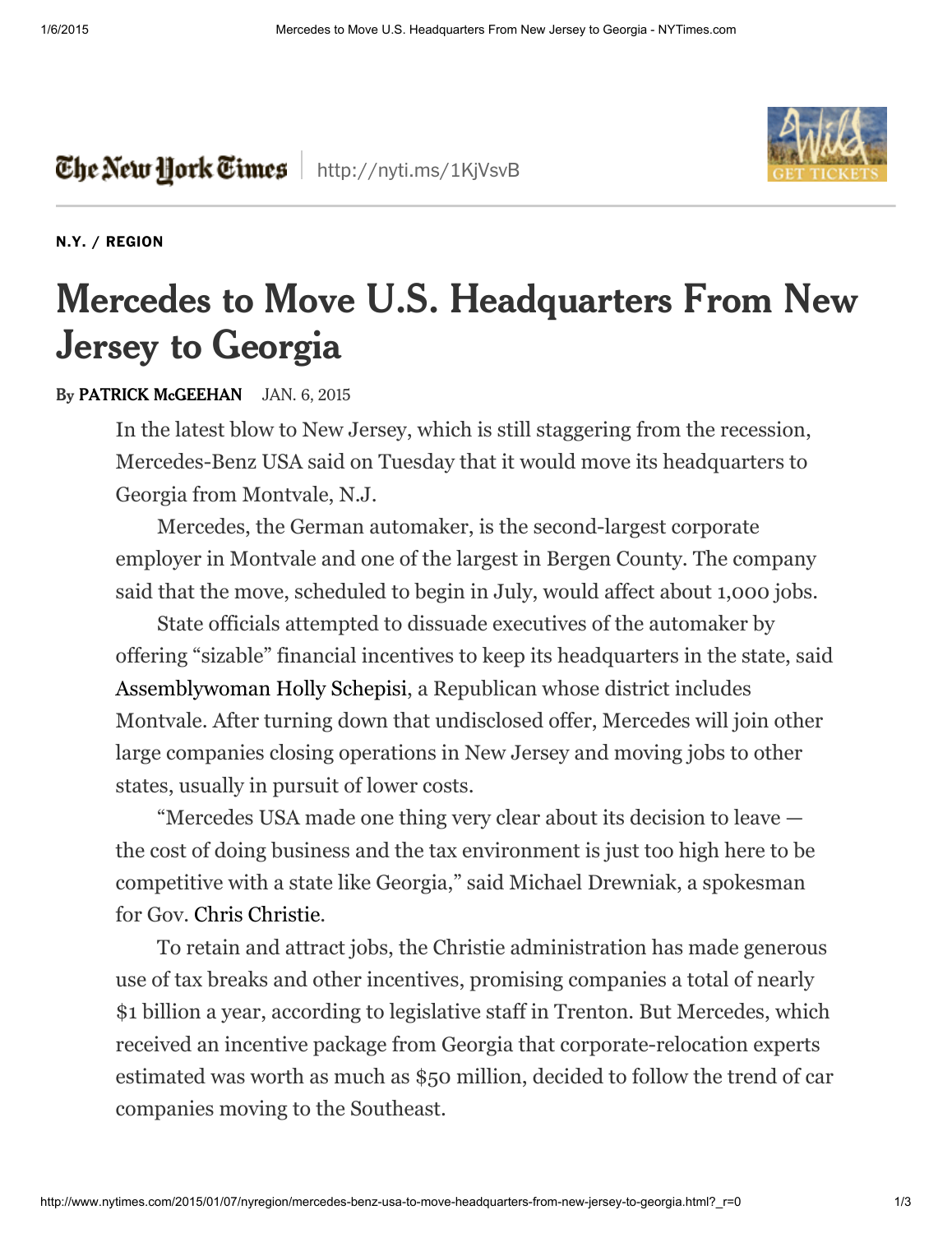"New Jersey has been a wonderful home to our U.S. operations for our first 50 years, and still is today," said Stephen Cannon, president and chief executive of Mercedes-Benz USA. "The state has worked tirelessly with us as we evaluated our options. Ultimately, though, it became apparent that to achieve the sustained, profitable growth and efficiencies we require for the decades ahead, our headquarters would have to be located elsewhere. That brought us to Atlanta."

Press [reports](http://www.ajc.com/news/business/fulton-county-authorities-meet-to-discuss-mercedes/njg7Z/) in Atlanta said that the company was considering a site in Sandy [Springs,](http://www.sandyspringsga.org/) a city north of Atlanta that has been the American base of operations for another German automaker, [Porsche](http://www.porsche.com/). Several foreign car companies, including Mercedes, have built factories in the Southeast in the past decade or so. Mercedes has a plant in Alabama that produces half of the vehicles the company sells in the United States.

Bergen County has long served as a base for North American operations of European carmakers; [BMW](http://www.bmwusa.com/) and [Volvo](http://www.volvocars.com/us/) also have [headquarters](https://www.linkedin.com/in/johnboydjr) there. John Boyd Jr., who runs a consulting business in Princeton that advises companies on site selection, said New Jersey officials should be contacting BMW executives before it is too late.

But Mr. Boyd, a principal at The Boyd [Company,](http://www.theboydcompany.com/contact.php) added that "this doesn't necessarily mean that BMW is going to pack up and leave next year." Mr. Boyd said that New Jersey's high taxes, particularly its tax on personal income, were a factor often cited by corporate executives in deciding whether to move or stay in the state. He said that he was "not as dire on New Jersey as many other experts are" and he praised the state's incentives for economic development.

Still, the loss of the Mercedes jobs will only add to the difficulty New Jersey has had in recovering from the financial crisis that engulfed the country six years ago. New Jersey's unemployment rate fell to 6.4 percent in November, still higher than the national rate of 5.8 percent.

The Montvale area continues to cope with the loss of the headquarters of Hertz, which announced in 2013 that it would relocate most of its 550 jobs to southwest Florida. Ms. Schepisi sounded downcast after hearing the news from Mercedes.